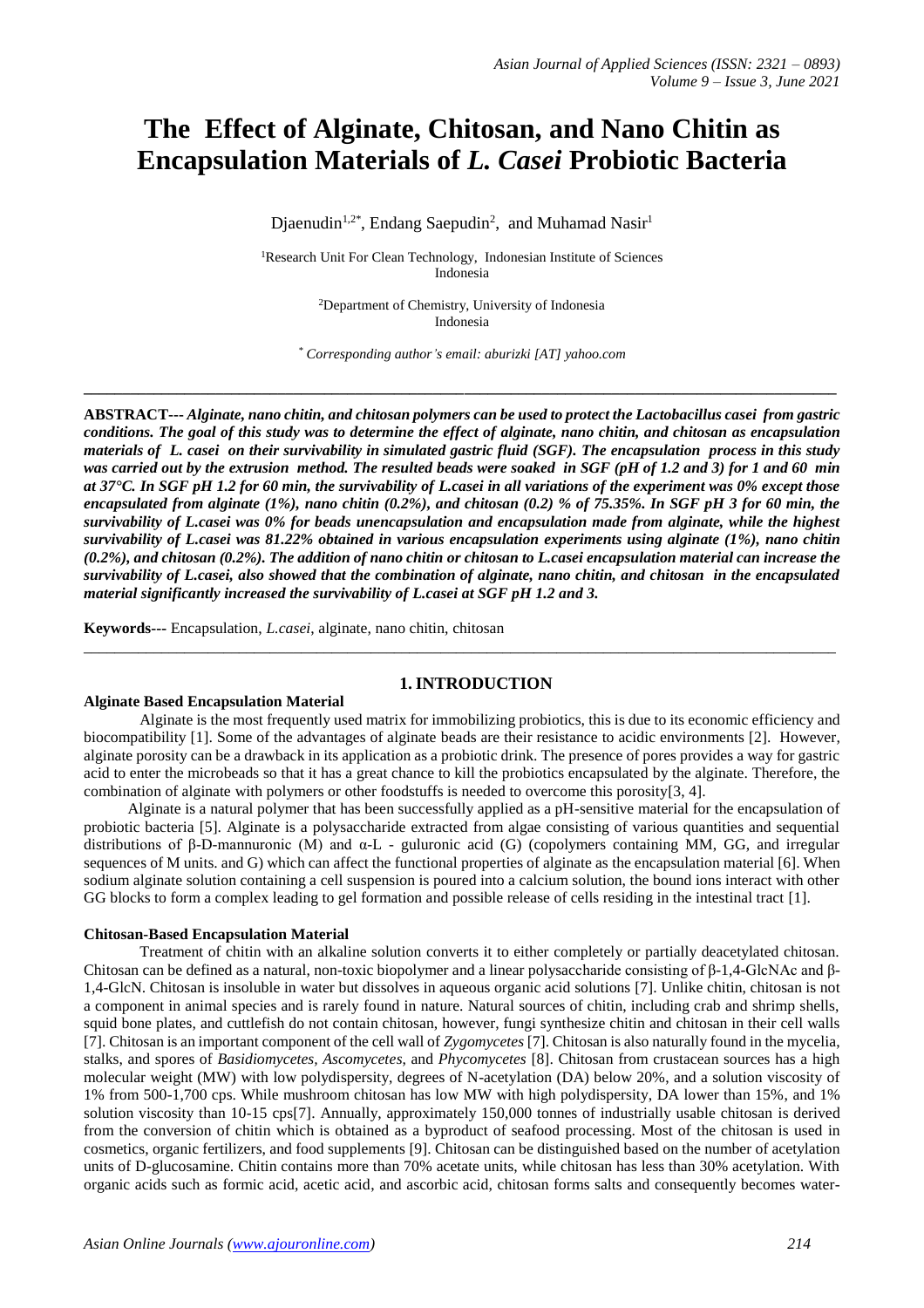soluble [7]. Chitosan contains three reactive functional groups, an amino or N-acetamide group along with two primary and secondary hydroxyl groups at positions C-2, C-3, and C-6 respectively. The main difference between the structure and physicochemical properties of different chitosan is the amino- or N-acetamide group [7]. The classification of chitosan can be carried out according to the residual N-acetate fraction (FA), DA, polymerization level (DP), MW, MW distribution (PD or Polydispersity), and N-acetylation pattern (PA) or sequence [10]. Chitosan offers great potential for applications in various industries due to its distinctive physicochemical characteristics such as biocompatibility, biodegradability, and low toxicity [7]. Figure 1 below showed the chemical structure of chitosan.



**Figure 1.** The structure of chitosan with a degree of acetylation (DA) [11]

Chitosan can form a gel with sodium alginate (non-toxic multivalent anion contraction) by ionic cross-linking [12]. The alginate beads coating and its efficiency in protecting probiotics have been extensively studied for several years. Previous studies have found that coating the alginate beads with chitosan has a significant effect on alginate stability, thereby increasing the viability of the encapsulated probiotics [4].

 The researchers have encapsulated *L. casei* probiotics with extrusion techniques and carried out microbeads testing in SGF at 37<sup>o</sup>C [13, 14]. The results of the research showed that at pH 6.5 (control), the viability of *L. casei* cells in SGF remained above  $8\text{Log}_{10}$  CFU/g after 2 hours of incubation at 37°C whether encapsulated or not. At pH 2, no free cells survived after 2 hours incubation in SGF and the results showed that *L. casei* was sensitive to SGF (pH 2). Under the same conditions (pH 2, 30 min), the number of live cells of *L. casei* in alginate beads, and alginate-chitosan beads were 7.97, and 8.09Log<sub>10</sub>CFU/g, and with increasing times of up to 120 min, the reduction of the two types of beads were 0.86Log10CFU/g, and 0.71Log10CFU/g, respectively. The viability of *L. casei* under acidic conditions indicated that there was a decrease in CFU/g similar to bacteria at pH 2 and 3. It was clear that the viability of encapsulated cells was significantly better than that of free cells after exposure to SGF (pH 2) and alginate beads [13]. The survival of probiotics was lower in gastric juice and decreased further as the incubation period increased. After 120 min, the survival of free *L. casei* decreased from  $2.51 \times 10^{11}$  to  $1.1 \times 10^{3}$  CFU/mL. However, the cell number of coated and uncoated encapsulated *L*. *casei* decreased to 6.3×10<sup>7</sup> and 6.2×10<sup>6</sup> CFU/mL respectively after 120 min. In the case of *L. casei,* the survival of cells in both coated and uncoated beads was significantly  $(P < 0.05)$  better than that of free cells and alginate-gelatinized starch with chitosan coating provided the best protection for both probiotics [14].

The alginate matrix, which consisted of an open lattice structure, forms porous beads and it was used to modify chitosan in a polyelectrolyte complex [15]. This approach was therefore employed here. The structure of chitosan was modified by cross-linking with alginate via ionic interaction between the carboxyl residues of alginate and the amino terminals of chitosan [15]. A conceptual representation of this was depicted in Figure 2. This complexation reduced the porosity of the alginate beads and decreases the leakage of the encapsulated substances.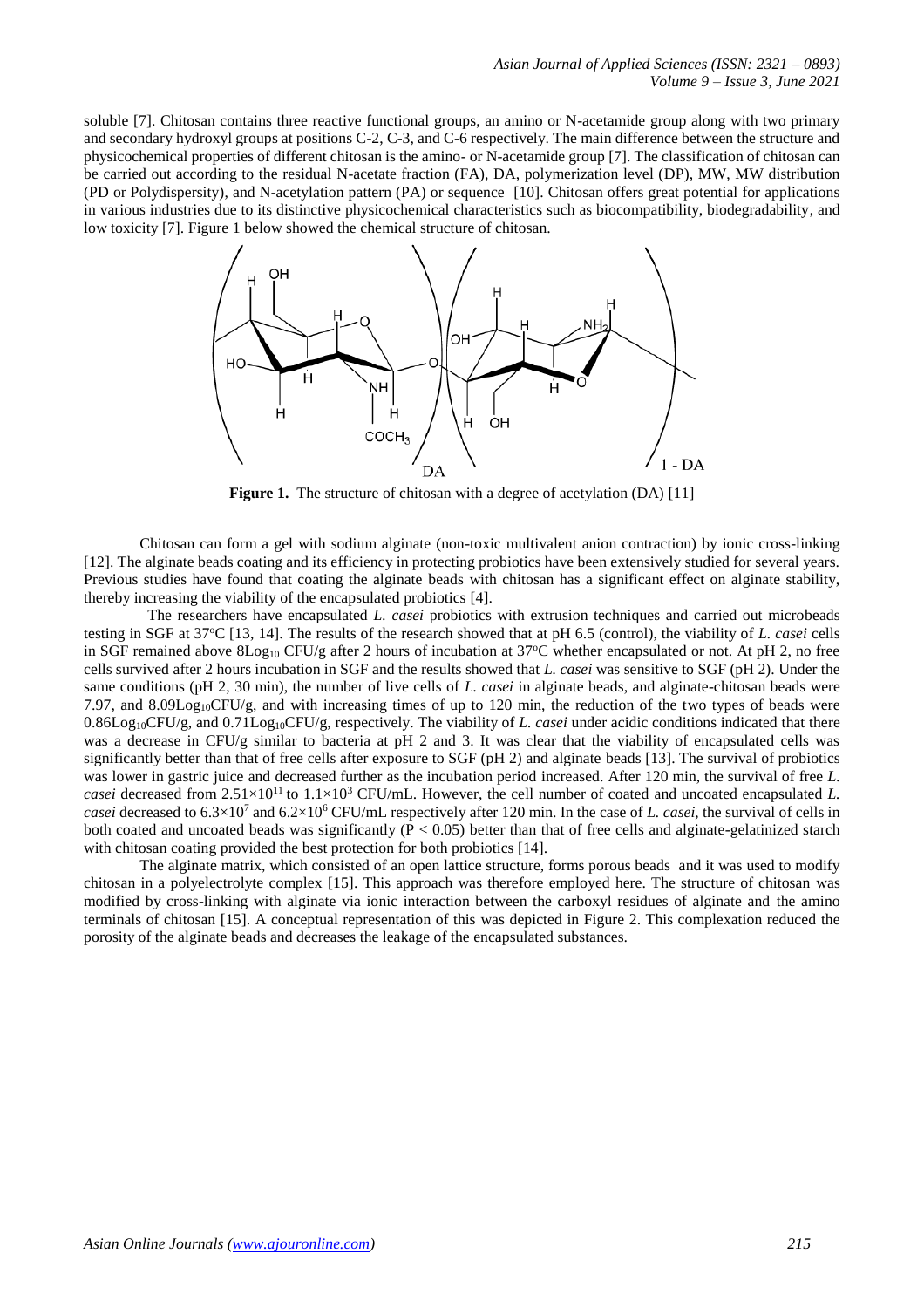

**Figure 2.** Chitosan-alginate cross-linking interaction [15]

#### **Nano chitin**

Chitin is a very important and abundant natural polysaccharide after cellulose. Chitin was first identified in 1884. Chitin occurs in nature as microfibril crystals to form compound structures in the arthropod exoskeleton or the cell walls of fungi and yeast. Although chitin is widespread until recently the main sources of chitin used commercially were crab shells and shrimp [7]. Chitin is tasteless, odorless, and insoluble in water, generally organic solvents, inorganic acids, and dilute bases. Chitin has antitumor, antimicrobial, antifungal properties, and can increase immune power[7]. Also, its biodegradable and nontoxic properties are considered to be used as a nutrient delivery system in the digestive system or encapsulation that can be applied with nanotechnology. The excess of food material at the nanometer scale affects its bioavailability and nutritional value [16].

# **2. EXPERIMENTAL SECTION**

#### **Equipments**

Scanning Electron Microscopy (SEM) (JEOL JSM-IT300), Petri dishes (Normax), *ose* needles, beaker glass (Pyrex), measuring flask (Pyrex), Erlenmeyer, test tubes, stirring rods, funnels, spatulas, volume pipettes, micropipettes (Effendorf), watch glass, shaker incubator (CERTOMAT® BS-1), autoclaves (Tomy SX- 300), incubator (Memmert 854 Schwabach), Laminar Air Flow (ETL), refrigerators, wrap, aluminum foil, plastic vortex (Thermo), analytical balance, glass preparations, microscopes, pH meter (Horiba, Japan), hot plates, magnetic stirrers, syringe (Therumo) 22 G (inner diameter 0.394 mm), syringe 60 mL, filter paper Whatman no. 40.

#### **Materials**

The chemicals used were Na-alginate 1% (HIMEDIA® REF MB-114-100G), chitosan 0.2% (Sigma Aldrich PCode: 101729402), CaCl<sub>2</sub> Solution 32 g/L, NaCl 0.2% pH 1.5, Na-Citrate 1%, MRSA (de Man Rogosa Sharpe Agar) (Merck, KGaA) and MRSB (de Man Rogosa Sharpe Broth) (Merck, KGaA).

#### **Procedure**

## *Making sodium alginate solution containing the bacterial suspension*

The preparation of sodium alginate solution was first made of alginate solution 40 mL with a concentration of 1%  $(w/v)$  with distilled water. Then sterilized by autoclaving at 121 $^{\circ}$ C for 15 min. After the sodium alginate solution has been cooled to room temperature then 10 mL *L. casei* suspension was added.

#### *Making chitosan solution*

The preparation of the chitosan solutions was made with a concentration of chitosan  $0.2\%$  (w/v).  $0.2$  g chitosan was dissolved in a 100 mL acetic acid solution (1% (v/v); pH 3.1). pH chitosan solution was adjusted to pH 6 using 1 M NaOH, then the solution was sterilized by autoclaving at 121<sup>o</sup>C for 15 min.

## *Encapsulation of L. casei using alginate-chitosan mixture*

The *L. casei* probiotic encapsulation method chosen was the extrusion method and the ionic gelation method. The extrusion method was chosen because besides using a simple tool in the form of a syringe, this method was also chosen to avoid extreme temperatures and pressures and from unfavorable environments such as low temperatures in the freeze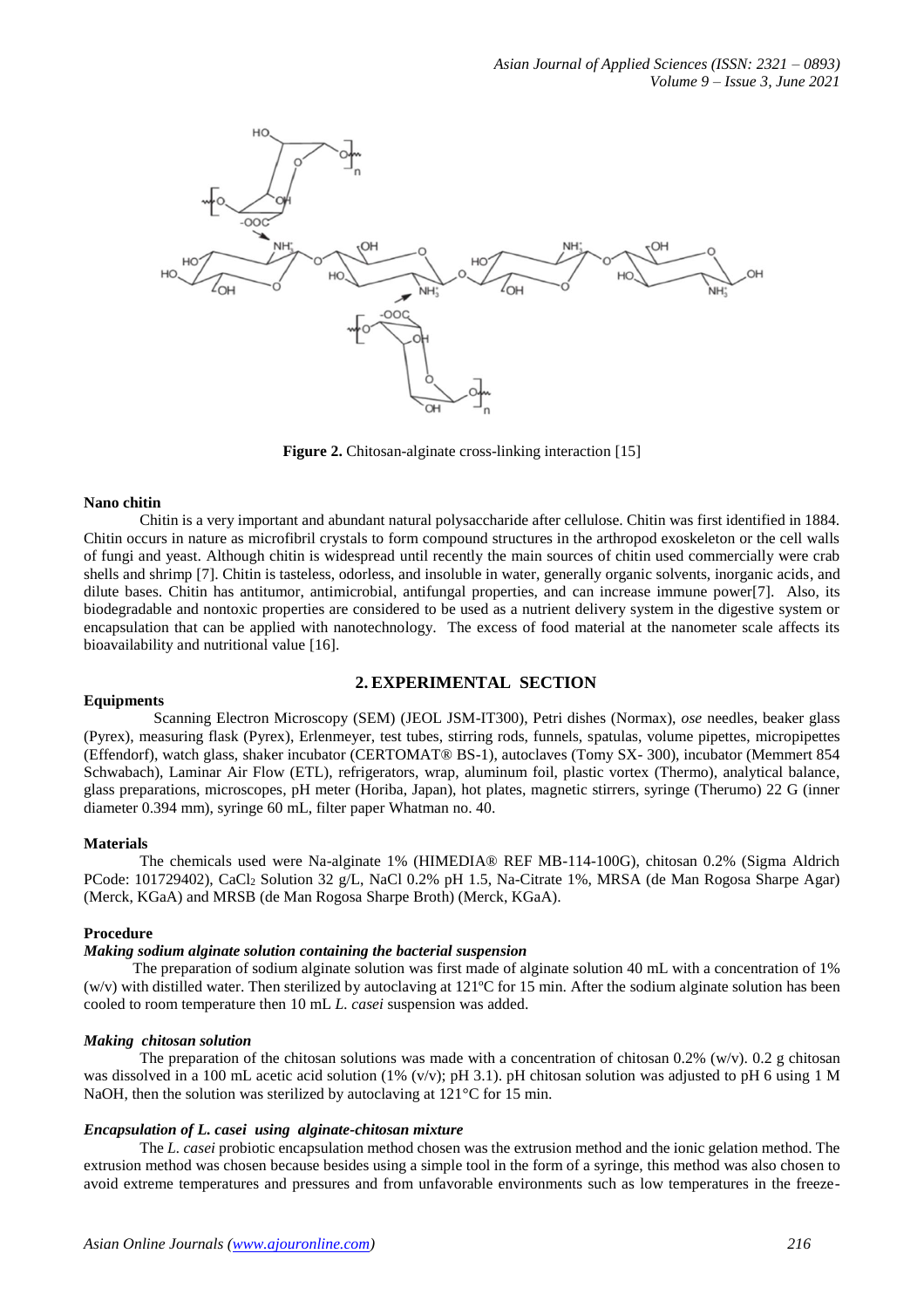drying method, which can result in reduced bacterial viability[17]. While the choice of ionic gelation method was due to a simple process, did not use organic solvents, and can be controlled easily. While the principle of particle formation in the ionic gelation method was the occurrence of ionic interactions between the carboxylic anion (COO- ) of the alginate monomer and the divalent cation  $(Ca^{2})$ . Cross-linking occurs because a calcium ion replaced two sodium ions in alginate. This crosslinking structure caused limited molecular motion and inhibits the development of polymers in a medium [18]. The extrusion technique of microencapsulation was used [17]. Alginate beads were prepared as follows: sodium alginate was dissolved in distilled water (1%, w/v) and sterilized at 121◦C for 15 min. After cooling the alginate mixture, the cell suspension (10 mL) was mixed with the alginate mixture (40mL) homogeneously and injected through a syringe into a sterilized 125 mL CaCl<sub>2</sub> (32 g/L) solution that was stirred continuously to form beads. The beads were allowed to harden for about 30 min in the CaCl<sub>2</sub> solution and then washed with the distilled water. The beads were dried under controlled air flow and temperature (4◦C). Alginate–chitosan beads were prepared as follows: the wet state of alginate coated beads was soaked in 50 mL of chitosan solution  $(0,2\%, w/v)$ and stirred for 15 min using a magnetic stirrer. The beadswere dried under controlled air flow and temperature  $(4^{\circ}C)$  [20].

#### *Encapsulation of L. casei using alginate-nano chitin mixture*

Alginate beads were prepared as follows: sodium alginate was dissolved in distilled water (1%,  $w/v$ ) and sterilized at 121◦C for 15 min. After cooling the alginate mixture, the *L. casei* cell suspension (5 mL) and the nano chitin (5 mL; 0.2% (w/v)) suspension were mixed with the alginate mixture (40mL) homogeneously and injected through a syringe into sterilized 125 mL CaCl<sub>2</sub> (32 g/L) solution that was stirred continuously to form beads. The beads were allowed to harden for about 30 min in the CaCl<sub>2</sub> solution and then washed with the distilled water. The beads were dried under controlled air flow and temperature  $(4°C)$  [20].

## *Encapsulation of L. casei using alginate-nano chitin-chitosan mixture*

Alginate beads were prepared as follows: sodium alginate was dissolved in distilled water (1%,  $w/v$ ) and sterilized at 121◦C for 15 min. After cooling the alginate mixture, the *L. casei* cell suspension (5 mL) and the nano chitin (5 mL) suspension were mixed with the alginate mixture (40 mL) homogeneously and injected through a syringe into sterilized 125 mL CaCl<sub>2</sub> (32 g/L) solution that was stirred continuously to form beads. The beads were allowed to harden for about 30 min in the CaCl<sub>2</sub> solution and then washed with the distilled water. The beadswere dried under controlled air flow and temperature (4◦C). Alginate-nano chitin-chitosan beads were prepared as follows: the wet state of alginate-nano chitin coated beads was soaked in 50 mL of chitosan solution  $0.2\%$  (w/v) and stirred for 15 min using a magnetic stirrer. The beads were dried under controlled air flow and temperature (4◦C) [20].

# *Surface morphoLogy and bead size determination*

The shape and surface characteristics were determined by scanning electron microscopy (SEM) using a gold sputter technique. The beads were vacuum-dried, coated with gold-palladium, and observed microscopically. The size of the *L. casei* loaded beads was measured with SEM.

# *Viability of L. casei loaded in beads*

To determine the viable counts of the encapsulated *L. casei*, 1 g of beads were resuspended in 9 mL of sodium citrate (1 %) and stirred for 120 min using a magnetic stirrer. The complete release of bacteria from the beads in 120 min was previously assured by comparing the released number of cells from the beads. The colony-

forming units(CFU/g) were determined by anaerobic plating on MRS agar plate and incubating at 37◦C for 48 h. The plating procedures were carried out in triplicates. Non-encapsulated *L. casei* was enumerated in the MRS agar as control.

#### *Viability and survivability testing of L. casei probiotic processes*

Simulation gastric fluid (SGF) consisted of 0.2% Sodium chloride with a pH of 1.2 and 3 (adjusting the pH by adding 0.5 M hydrochloric acid). 1 g beads (extrusion flow rate of 1 mL/min with extruder voltage of 0 kilo Volt (kV)) were soaked in 9 mL SGF, incubated for 1, and 60 min at a temperature of 37°C. After that, it was filtered using Wattman 40 filter paper then soaked in 9 mL (1 g/100 mL) sterile sodium citrate solution with slow stirring at room temperature. Then sequential dilution was prepared to reach the number of cells that can be calculated by pouring a suspension technique that was spread on MRS Agar media. After that, it was incubated for 48 hours at 37°C [21]. The total colony can be calculated by the Total Plate Count (TPC) method.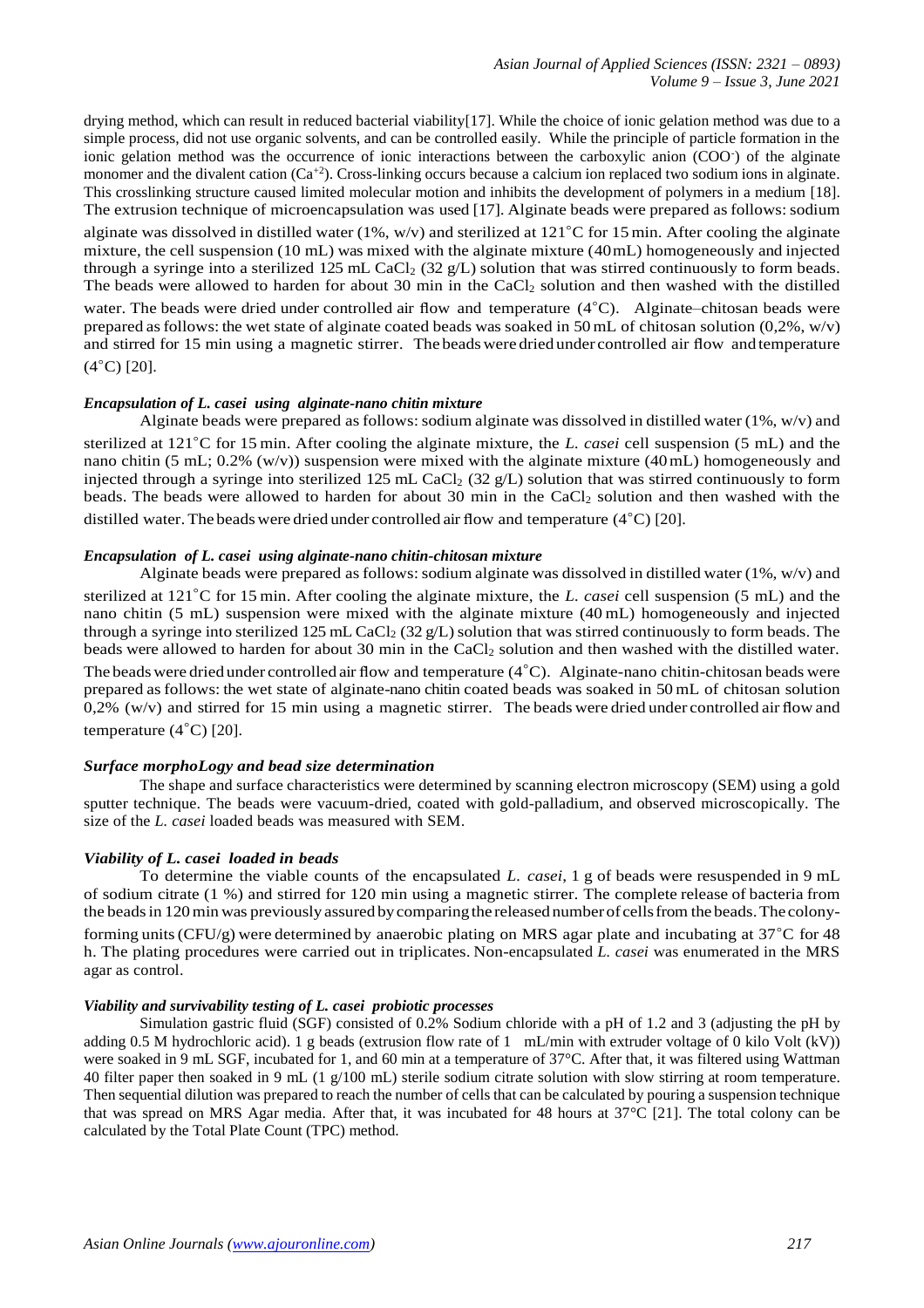# **3. RESULTS AND DISCUSSION**

The results of *L. casei* observations using SEM with a magnification of 10,000 times were shown in Figure 3

below.



Figure 3. Observations of *L. casei* using SEM with a magnification of 10,000 times

Figure 3 showed that *L. casei* was a rod with a width of about 0.5  $\mu$ m and a length of 4  $\mu$ m. The beads produced in the *L. casei* encapsulation process using variations of alginate, nano chitin, and chitosan were shown in Figure 4 below.



**Figure 4.** SEM analysis results of probiotics and beads were encapsulated before soaking in SGF, **(a)** ((Na-alginate 1% + *L.casei*) + CaCl<sub>2</sub>); **(b)** ((Na-Alginate 1% + *L.casei*) + CaCl<sub>2</sub> + chitosan 0,2 %); **(c)** ((Na-alginate (1%) + *L.casei* + nano chitin 0,2% )+ CaCl<sub>2</sub> (**d**) ((Na-alginate 1% + nano chitin 0,2% + *L.casei*) + CaCl<sub>2</sub> + chitosan 0,2%)

Figure 4(a). showed that the beads formed by the alginate material produced a pore-rich surface. Meanwhile, the alginate beads coated with chitosan tend to have fewer pores, as shown in Figure 4(b). Meanwhile, the nano chitin mixed directly with alginate in the syringe tube produced a much smoother surface as shown in Figure 4(c). Figure 4(d) showed the surface of the beads made of nano chitin mixed directly with alginate in the syringe tube, then after forming the beads again coated with chitosan, the surface of the beads was much smoother and denser than Figure  $4(a)$ , (b) and (c). ). The beads morphology was shown in Figure 4(d) was the best beads. The beads that have been soaked in SGF pH 1.2 liquid were shown in Figure 5 below.



**Figure 5.** SEM analysis results of probiotics and encapsulated beads after soaking in SGF pH 1.2, (a) ((Na-alginate  $(1\%) + L.casei +$  nano chitin 0,2%  $)+$  CaCl<sub>2</sub>  $\;$ ; (b) ((Na-alginate 1% + nano chitin 0,2% + *L.casei*) + CaCl<sub>2</sub> + chitosan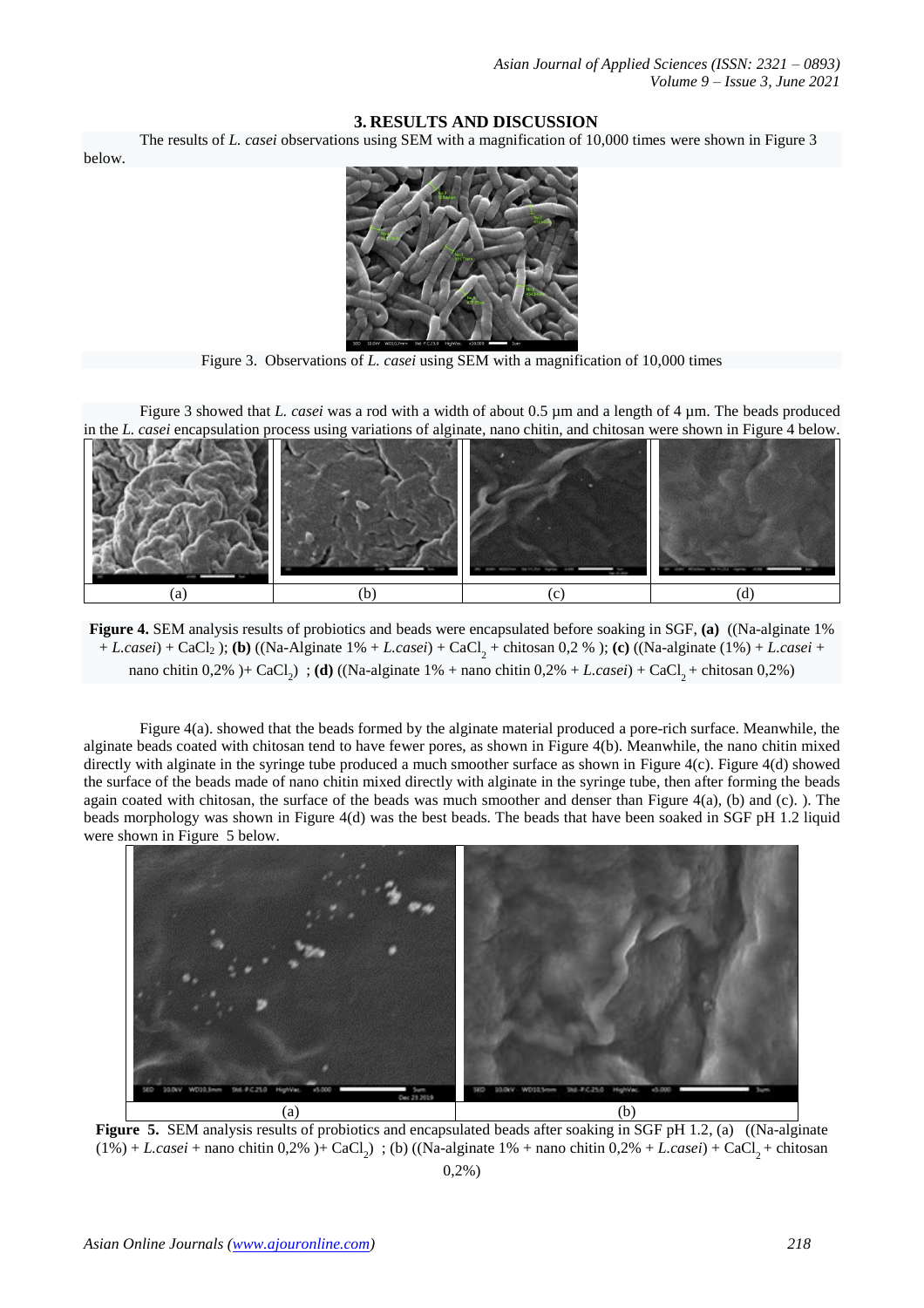Figure 5 showed that the beads soaked in SGF pH 1.2 caused *L.casei* in the beads to start to push out the surface of the beads. The viability of A (free cell/unencapsulated), B (encapsulated using alginate 1%), C (encapsulated using alginate 1%, chitosan 0.2%), D (encapsulated using alginate 1%, nano chtin 0.2%), E (encapsulated using alginate 1%, nano chtin 0.2%, and chitosan 0.2%) at an extrusion voltage of 0 kV and the extrusion flow rate of 1 mL/min was shown in Figure 6 below.



**Figure 6.** Viability of *L. casei* before and after soaking in SGF pH 1.2

Figure 6 showed that the initial viability value of *L. casei* ranges from 10 to 10.59Log<sub>10</sub> CFU/g. This value showed the viability that was quite feasible for the soaking process in SGF. Figure 6 showed that the viability value of *L. casei* was 0 CFU/g, after soaking in SGF pH 1.2 for 1 min. Meanwhile, the highest viability was achieved by beads made of a mixture of alginate-nano chitin-chitosan which was 9.49Log10CFU/g. This indicated that *L.casei* cannot survive in SGF pH 1.2, either unencapsulated or encapsulated with alginate. The surface of the beads which were formed from alginate material still had a lot of pores so that SGF liquid can easily penetrate the inside of the beads and came into direct contact with *L. casei* so that it was killed. The beads that were added with nano chitin and chitosan to the alginate beads tended to have a much tighter surface, thereby reducing the SGF liquid penetrating the inside of the beads. This happened because the nano chitin was mixed directly with the alginate in the syringe so that when the encapsulation process was formed, the nano chitin was physically trapped in the alginate which resulted in reduced alginate pores. While chitosan was added after the beads were formed by soaking the beads in a solution of chitosan, so that the surface of the beads was coated with chitosan which was an ionic bond between the amino group -NH $_3$ <sup>+</sup> of chitosan with the COO<sup>-</sup> carboxyl group of alginate [12]. This results in the pores of the alginate on the surface of the beads closed finely [22].

The viability value of *L. casei* was 0 Log10CFU/g, after soaking in SGF pH 1.2 for 60 min. This showed that *L.casei* cannot survive in SGF pH 1.2 for 60, both unencapsulated and encapsulated with alginate, alginate-nano chitin, and alginate-chitosan. Meanwhile, beads made from a mixture of alginate-nano chitin and coated with chitosan had a viability of 6.3Log<sub>10</sub>CFU/g. This showed that the beads formed with alginate-nano chitin-chitosan showed advantages over alginate, alginate-nano chitin, and alginate-chitosan. The survivability of *L.casei* unencapsulation and encapsulation that had been soaked in SGF pH 1.2 for 1 min and 60 min was shown in Figure 7 below.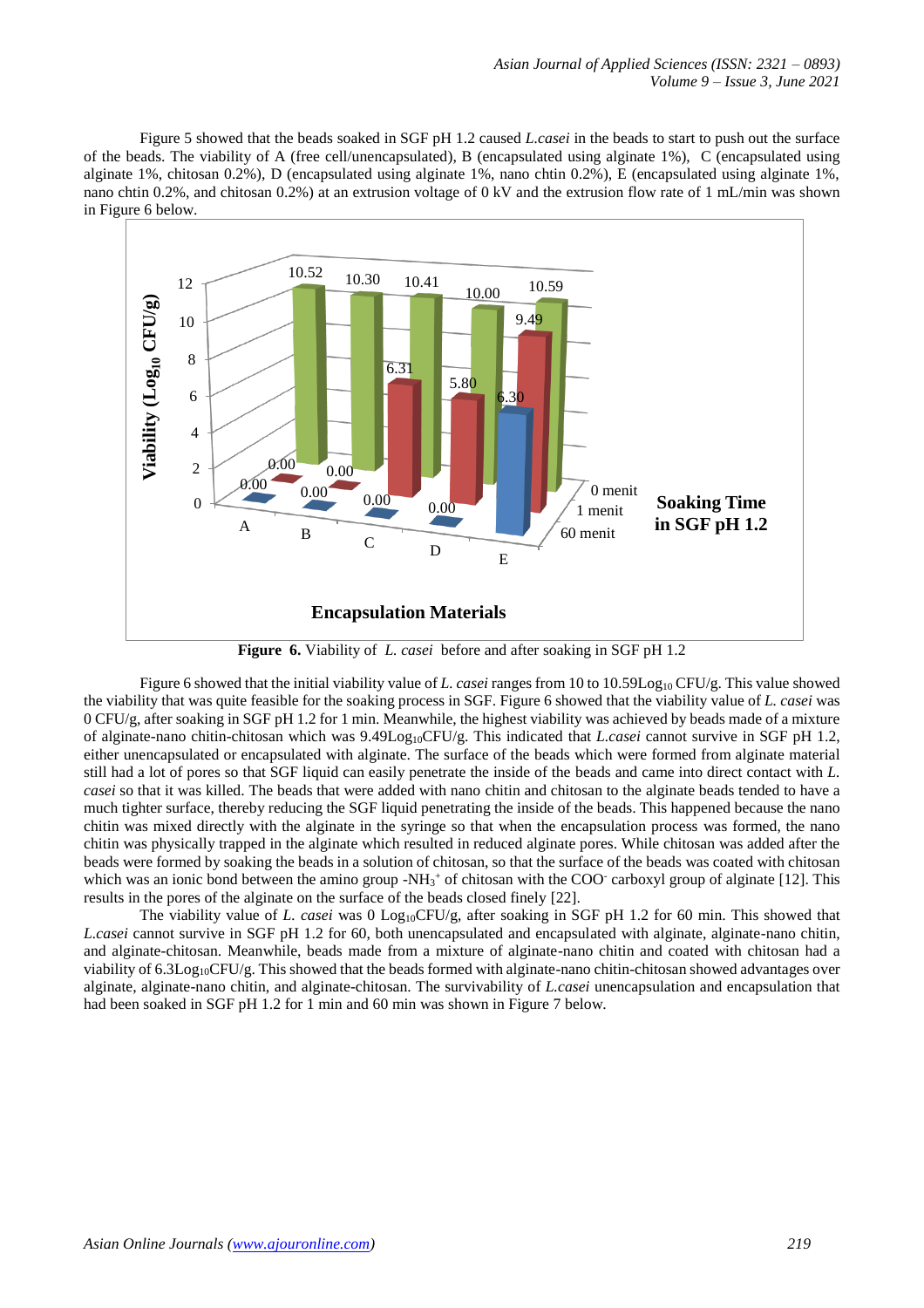

**Figure 7.** Survivability of *L. casei* before and after soaking in SGF pH 1.2

Figure 7 showed that the survivability value of *L. casei* was 89.62% owned by the beads encapsulated using a mixture of alginate (1%), nano chitin (0.2%) then coated with chitosan (0.2%) on the surface. The results of these experiments also showed that the combination of nano chitin and chitosan in the encapsulation material significantly increased the viability of *L.casei*.

In soaking the beads in SGF pH 1.2 for 60 min, Figure 10 showed the survivability of *L.casei* in all variations of the experiment of 0% except those made from alginate (1%), nano chitin (0.2%), and chitosan (0.2%) of 75.35%. The results of these experiments also showed that the combination of nano chitin and chitosan in the encapsulation material significantly increased the viability of *L.casei*. The viability of *L.casei* unencapsulation and encapsulation that had been soaked in SGF pH 3 for 1 min and 60 min was shown in Figure 8 below.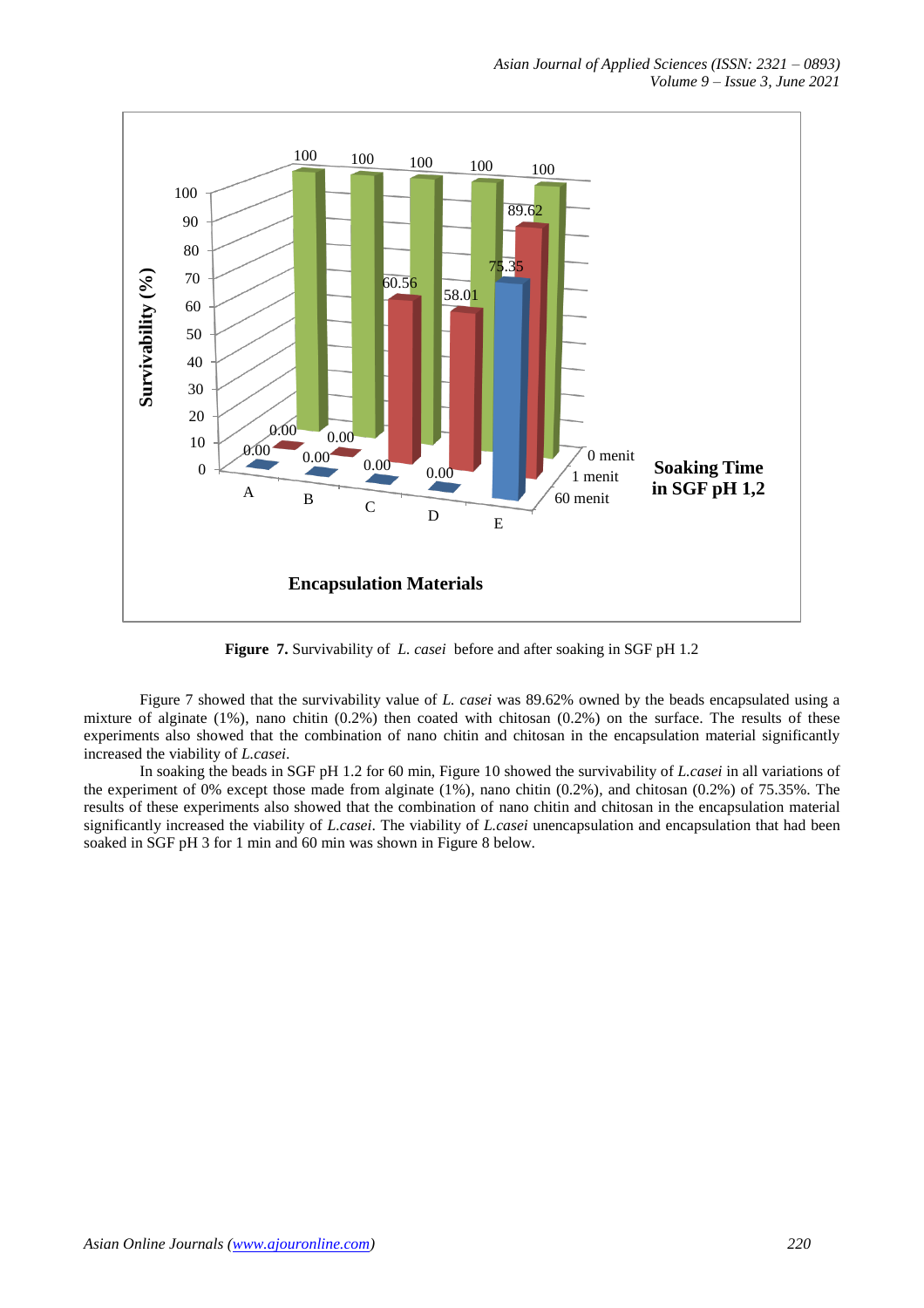

**Figure 8.** Viability of *L. casei* before and after soaking in SGF pH 3

Figure 8 showed that the viability value of *L. casei* was 0 CFU/g, after soaking in SGF pH 3 for 1 min. This showed that unencapsulated *L.casei* cannot survive in SGF pH 3, while *L. casei* which had been encapsulated by alginate or a mixture of alginate, nano chitin, and chitosan still have high viability (above  $8\text{Log}_{10}$  CFU/g) after experience soaking in SGF pH 3 for 1 min.

Figure 8 showed that the viability value of *L. casei* was 0 CFU/g, after soaking in SGF pH 3 for 60 min. This indicated that *L. casei* cannot survive in SGF pH 3 for 60 min, either unencapsulated or encapsulated with alginate. The surface of the beads which was formed from alginate material still has a lot of pores so that SGF liquid can easily penetrate the inside of the beads and come into direct contact with *L. casei* so that it was killed. The beads that were added with nano chitin and chitosan to the alginate beads tended to have a much tighter surface, thereby reducing the SGF liquid penetrating the inside of the beads. This happened because the nano chitin was mixed directly with the alginate in the syringe so that when the encapsulation process was formed, the nano chitin was physically trapped in the alginate which results in reduced alginate pores. Meanwhile, chitosan was added after the beads are formed by soaking the beads in a solution of chitosan so that the surface of the beads were coated with chitosan, which was an ionic bond between the -NH<sub>3</sub><sup>+</sup> functional group of chitosan and the COO-functional group from alginate. This results in the pores of the alginate on the surface of the beads closed finely. The highest viability after soaking in SGF pH 3 for 60 min was achieved by beads made of a mixture of alginate-nano chitin-chitosan, which was 8.6Log10CFU/g. The survivability of *L.casei* unencapsulation and encapsulation that has been soaked in SGF pH 3 for 1 min and 60 min was shown in Figure 9 below.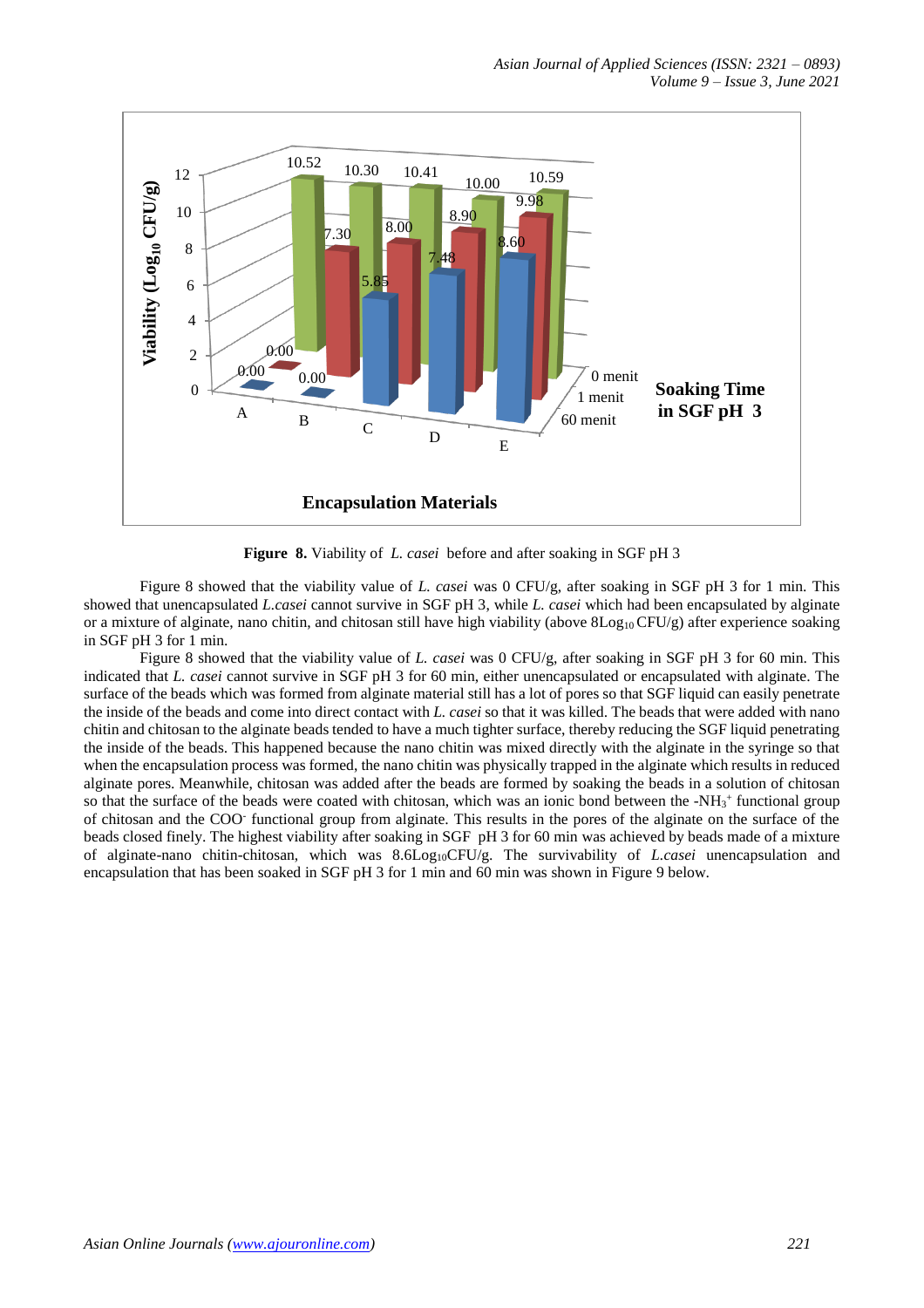

**Figure 9.** Survivability of *L. casei* before and after soaking in SGF pH 3

When soaking the beads in SGF pH 3 for 1 min, Figure 9 showed the survivability of *L.casei* unencapsulation of 0%. Meanwhile, encapsulation by adding alginate, nano chitin, or chitosan can increase the survivability of *L.casei*. While the highest survivability of *L.casei* was 94.25% obtained in the variation of the encapsulation experiment using alginate (1%), nano chitin (0.2%), and chitosan (0.2%). When soaking the beads in SGF pH 3 fluid for 60 min, Figure 9 showed the survivability of *L.casei* was 0% unencapsulation and encapsulation made from alginate. Meanwhile, encapsulation by adding alginate plus nano chitin or chitosan can increase the survivability of *L.casei*. While the highest survivability of *L.casei*, which was 81.22%, was obtained in a variety of encapsulation experiments using alginate (1%), nano chitin (0.2%), and chitosan (0.2%). The results of these experiments indicated that the combination of chitosan and nano chitin in the encapsulated material can significantly increase the viability of *L.casei*. In SGF pH 3, the survivability of *L.casei* encapsulated using alginate (1%), nano chitin (0.2%), and chitosan (0.2%) was higher than pH 1.2. When nano chitin was mixed with alginate as an encapsulation material, when it was soaked in acid it shrank while the nano chitin was more bound to the alginate and can close the alginate pores so that the viability of *L.casei* was higher than without nano chitin. Chitosan can bind to the alginate chemically so that it can cover the pores of the alginate, but chitosan dissolved in acid so that when soaked in acid it caused chitosan to erode, but when the amount of chitosan was large it caused greater protective power so that it can increase the viability of *L.casei*.

#### **4. CONCLUSION**

By soaking the beads in SGF pH 1.2 for 60 min, the survivability of *L.casei* in all variations of the experiment was 0% except those made from alginate (1%), nano chitin (0.2%), and chitosan (0.2%) of 75.35%. At the soaking of the beads in SGF pH 3 for 60 min, the survivability of *L.casei* was 0% for beads unencapsulation and encapsulation made from alginate, while the highest survivability of *L.casei* was 81.22% obtained in various encapsulation experiments using alginate. (1%), nano chitin (0.2%), and chitosan (0.2%). The results showed that the addition of chitosan or nano chitin to *L.casei* encapsulation material increased the survivability of *L.casei*, also showed that the combination of alginate, nano chitin, and chitosan in the encapsulated material significantly increased the survivability of *L.casei* at SGF pH 1.2 and 3. In SGF pH 3, the survivability of *L.casei* was higher than pH 1.2.

# **5. ACKNOWLEDGEMENT**

The authors are grateful to the Indonesian Institute of Science for financial support through by research program.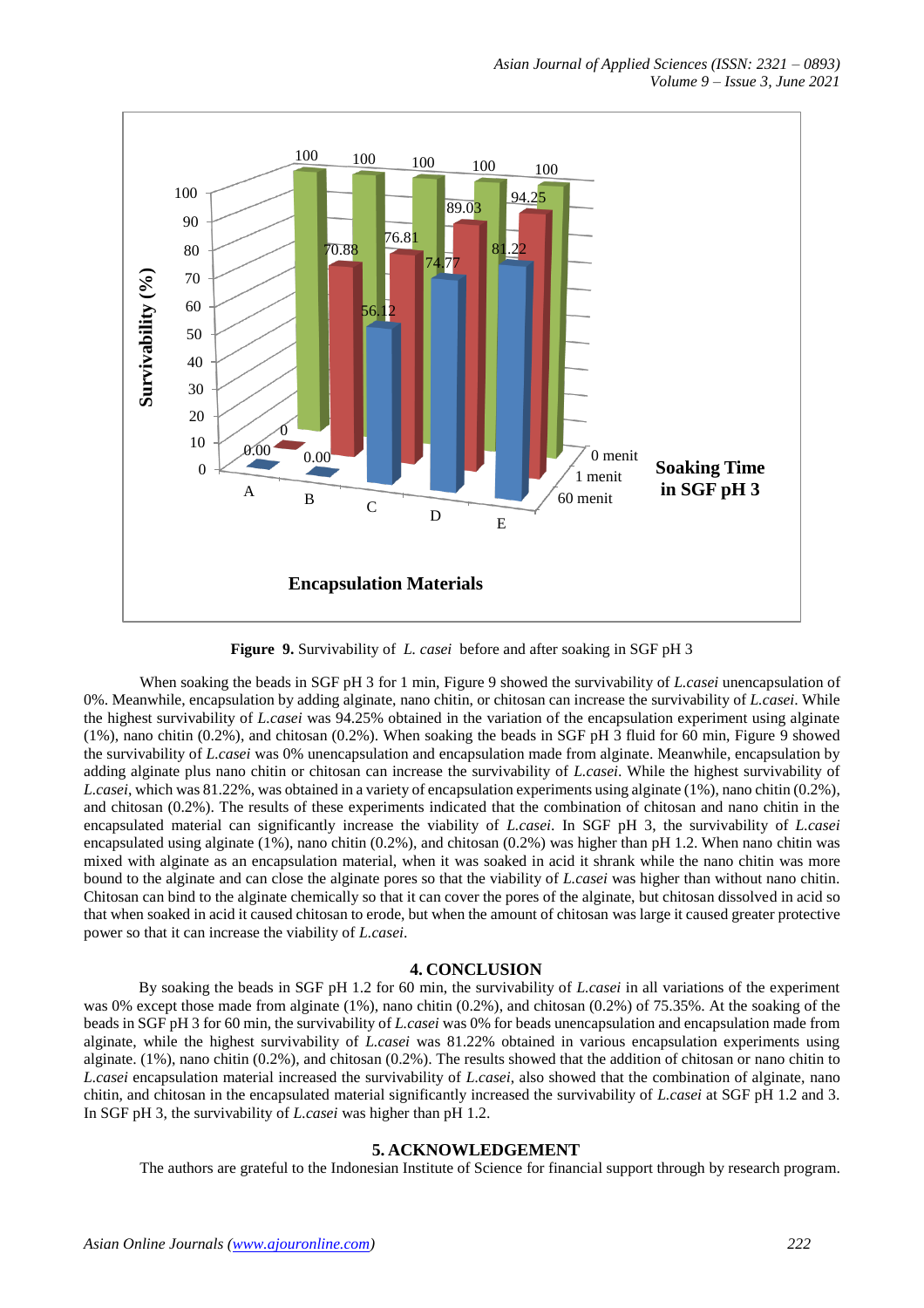# **6. CONFLICT OF INTEREST**

The authors declare that we have no known competing financial interests or personal relationships that could have appeared to influence the work reported in this paper.

# **7. AUTHOR CONTRIBUTIONS**

Djaenudin conducted the experiment, the calculations, wrote and revised the manuscript. Endang Saepudin, and Muhamad Nasir conducted supervision. All authors agreed to the final version of this manuscript.

# **8. REFERENCES**

- [1] J. Li and S. Nie, 2019, The functional and nutritional aspects of hydrocolloids in foods, *Food Hydrocoll.*, 53 (2016), 46–61, doi: 10.1016/j.foodhyd.2015.01.035.
- [2] L. Agüeroa, D. Zaldivar-Silva, L. Pe~na, and M. L. Dias, 2017, Alginate microparticles as oral colon drug delivery device : A review, *Carbohydr. Polym.*, 168, 32–43, doi: 10.1016/j.carbpol.2017.03.033.
- [3] N. H. Khan, D. R. Korber, N. H. Low, and M. T. Nickerson, 2013, Development of extrusion-based legume protein isolate-alginate capsules for the protection and delivery of the acid sensitive probiotic, Bifidobacterium adolescentis, *Food Res. Int.*, 54 (1), 730–737, doi: 10.1016/j.foodres.2013.08.017.
- [4] H. Gandomi, S. Abbaszadeh, A. Misaghi, S. Bokaie, and N. Noori, 2016, Effect of chitosan-alginate encapsulation with inulin on survival of Lactobacillus rhamnosus GG during apple juice storage and under simulated gastrointestinal conditions, *LWT - Food Sci. Technol.*, doi: 10.1016/j.lwt.2016.01.064.
- [5] P. Allan-Wojtas, L. T. Hansen, and A. T. Paulson, 2008, Microstructural studies of probiotic bacteria-loaded alginate microcapsules using standard electron microscopy techniques and anhydrous fixation \$, *LWT*, 41, 101– 108, doi: 10.1016/j.lwt.2007.02.003.
- [6] J. Burgain, C. Gaiani, M. Linder, and J. Scher, 2011, Encapsulation of probiotic living cells: From laboratory scale to industrial applications, *J. Food Eng.*, 104 (4), 467–483, 2011, doi: 10.1016/j.jfoodeng.2010.12.031.
- [7] F. Liaqat and R. Eltem, 2018, Chitooligosaccharides and their biological activities: A comprehensive review, *Carbohydr. Polym.*, 184 (June 2017), 243–259, doi: 10.1016/j.carbpol.2017.12.067.
- [8] A. R. Logesh, K. A. Thillaimaharani, K. Sharmila, M. Kalaiselvam, and S. M. Raffi, 2012, Production of chitosan from endolichenic fungi isolated from mangrove environment and its antagonistic activity, *Asian Pac. J. Trop. Biomed.*, 2(2), 140–143, doi: 10.1016/S2221-1691(11)60208-6.
- [9] J. G. Fernandez and D. E. Ingber, 2014, Manufacturing of Large-Scale Functional Objects Using Biodegradable Chitosan Bioplastic a, 1–7, doi: 10.1002/mame.201300426.
- [10] B. B. Aam, E. B. Heggset, A. L. Norberg, M. Sø, K. M. Vå, and V. G. H. Eijsink, 2010, Production of chitooligosaccharides and their potential applications in medicine, *Mar. Drugs*, 8, 1482–1517, 10.3390/md8051482.
- [11] A. Tolaimate, J. Desbrieres, M. Rhazi, and A. Alagui, 2003, Contribution to the preparation of chitins and chitosans with controlled physico-chemical properties, *Polymer (Guildf)*, 44, 7939–7952, doi: chitosans with controlled physico-chemical properties, *Polymer (Guildf).*, 44, 7939–7952, doi: 10.1016/j.polymer.2003.10.025.
- [12] R. M. Lucinda-silva, H. Regina, N. Salgado, and R. Cesar, 2010, Alginate chitosan systems : In vitro controlled release of triamcinolone and in vivo gastrointestinal transit, *Carbohydr. Polym.*, 81, 260–268, doi: 10.1016/j.carbpol.2010.02.016.
- [13] X. Y. Li, X. G. Chen, Z. W. Sun, H. J. Park, and D.-S. Cha, 2011, Preparation of alginate chitosan/carboxymethyl chitosan complex microcapsules and application in *Lactobacillus casei* ATCC 393, *Carbohydr. Polym.*, 83 (4), 1479–1485, doi: 10.1016/j.carbpol.2010.09.053.
- [14] M. Ali, K. Zanjani, and B. Ghiassi, 2014, Microencapsulation of probiotics by calcium alginate-gelatinized starch with chitosan coating and evaluation of survival in simulated human gastro-intestinal condition, *Iran. J. Pharm. Res.*, 13 (3), 843–852.
- [15] L. A. Nnamonu, R. Sha'Ato, and I. Onyido, 2012, Alginate Reinforced Chitosan and Starch Beads in Slow Release Formulation of Imazaquin Herbicide—Preparation and Characterization, *Mater. Sci. Appl.*, 03 (08), 566–574, doi: 10.4236/msa.2012.38081.
- [16] G. M. Raghavendra, J. Jung, D. Kim, and J. Seo, 2016, Microwave-assisted antibacterial chitosan-silver nanocomposite films, *Int. J. Biol. Macromol.*, 84, 281–288, doi: 10.1016/j.ijbiomac.2015.12.026.
- [17] D. Kavitake, S. Kandasamy, and P. Bruntha, 2018, Recent developments on encapsulation of lactic acid bacteria as potential starter culture in fermented foods – A review, *Food Biosci.*, 21 (June 2017),. 34–44, doi: 10.1016/j.fbio.2017.11.003.
- [18] E. Mardliyati, S. El Muttaqien, and D. R. Setyawati, 2012, Sintesis nanopartikel kitosan- trypoly phosphate dengan metode gelasi ionik : pengaruh konsentrasi dan rasio volume terhadap karakteristik partikel, *Pros. Pertem. Ilm. Ilmu Pengetah. dan Teknol. Bahan*, 90–93.
- [19] W. Krasaekoopt, B. Bhandari, and H. Deeth, 2003, Evaluation of encapsulation techniques of probiotics for yoghurt, *Int. Dairy J.*, 13 (1), 3–13, doi: 10.1016/S0958-6946(02)00155-3.
- [20] O. Sandoval-Castilla, C. Lobato-Calleros, H. S. García-Galindo, J. Alvarez-Ramírez, and E. J. Vernon-Carter,